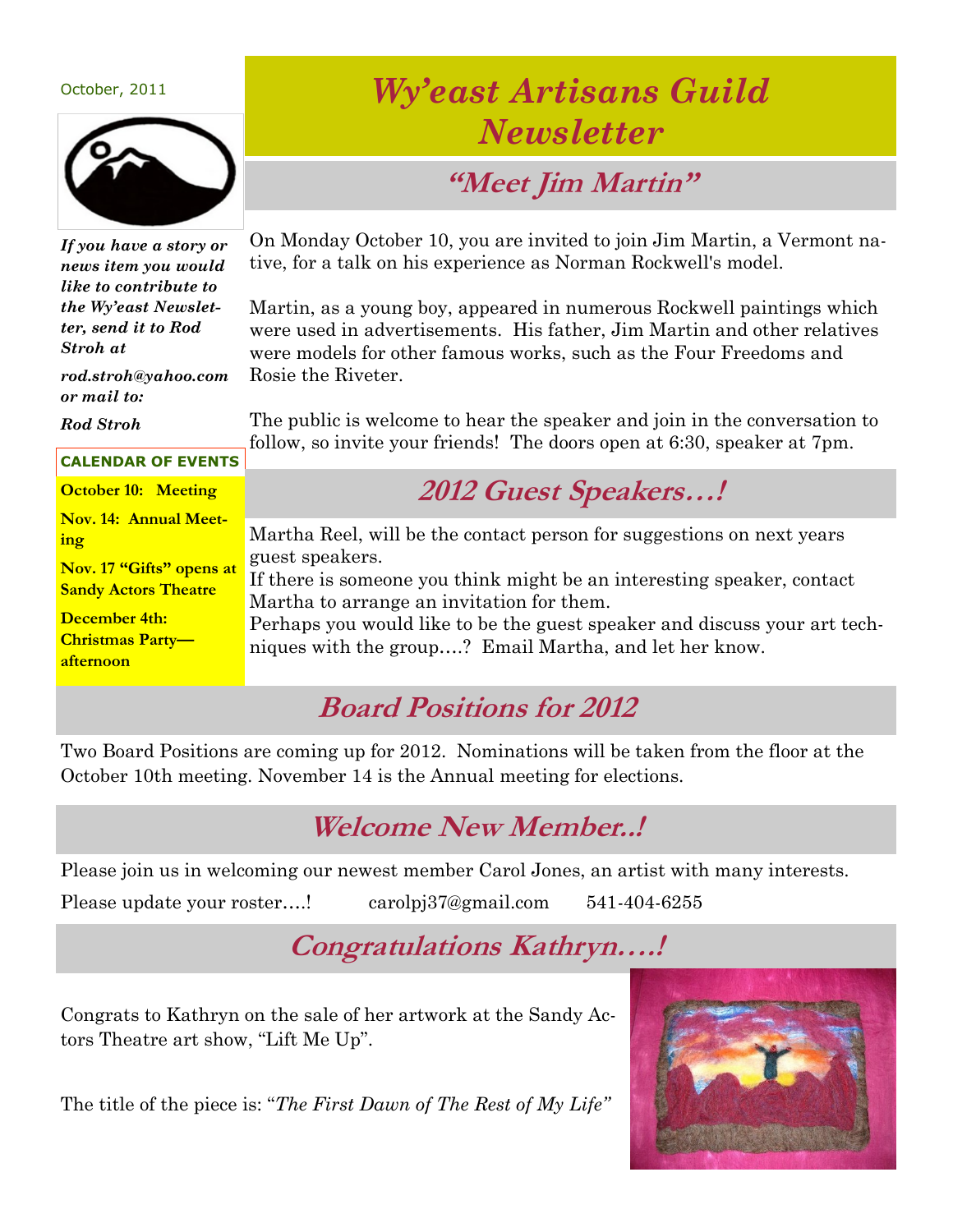## **Sandy Actors Theatre Art Show Themes & Dates**

#### *These shows are a good way to exhibit your work….Please participate!*

Email or mail submissions go to Becky Hawley. Include: Title, medium, price and approx. size.

#### *Coming soon….*

"Gifts" This is an open show without a 'theme'... we will put a big bow on each piece to make it look like a gift. **Submissions by Nov. 7.** The reception is Thursday Nov.17 at 6:45. Show runs through Dec. 18. Play: A Tuna Christmas

*"***Playing Around***"* Theme: Playful, a play (theatrical), playing a game or game related, clowning around, messing around, teasing, golfing…..or round? Let your imagination go! Abstracts! Submissions by Jan. 30. Reception Thursday Feb. 9 at 6:45. Runs through Mar. 4. The play: Marvin's Room.

*"***Menagerie***"* Theme: A collection, groups of animals or strange people or artwork that is strange or different that we could hang to make our show "a menagerie of art"...Submissions by March 25. Reception Thursday April 5 at 6:45. Runs through April 29. The play: A Barrel Full Of Pennies.

*"***Real Lif***e"* Theme: Still life, landscapes, portraits of real life. Submissions by May 15. Reception on Thursday May 31 at 6:45. Runs through June 24. The play: Rabbit Hole.

We have the opportunity to show our artwork and host receptions at Sandy Actors Theatre this season. Everyone in attendance will see the play for free, with donations going to the Guild. **The Guild depends on** *you* **to spread the word to your contacts…**whether you are in the show or not, please talk it up. Mention it everywhere you go! Becky Hawley will be sending invitations, for you to forward to your friends and neighbors.

The Guild is not taking a commission, but we are suggesting a 20% donation to the Guild. The work will be sold by the artist, not the Guild or theater. If you have questions contact Becky at: bek.hawley@yahoo.com or 503-668-5590.

#### **Spring Theme Show At The New Library**

It is time to choose a theme for the annual show at the Sandy Library next April or May. Bring your ideas to the Oct. meeting. Suggestions from the last meeting:

| 1.Renewal                    | 5. Happy Endings & New Beginnings  |
|------------------------------|------------------------------------|
| 2. Opposites Attract         | 6. All Things Bright and Beautiful |
| 3. At The End Of The Rainbow | 7. Many Moods                      |

4. What I Read